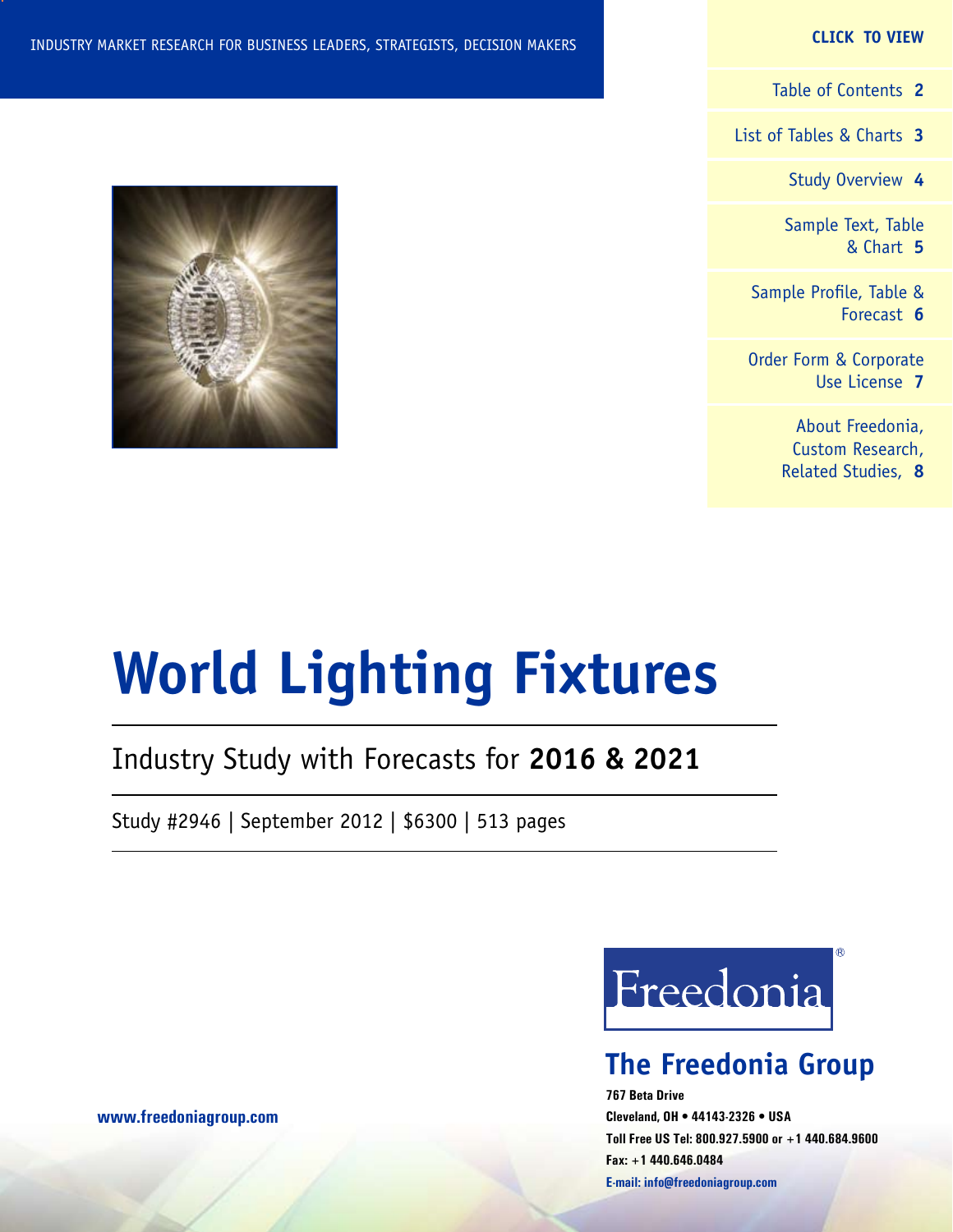### **World Lighting Fixtures**

Industry Study with Forecasts for *2016 & 2021*

### <span id="page-1-0"></span>**Table of Contents**

### Executive Summary

### Market EnvironmenT

| World Demographic Overview 11             |  |
|-------------------------------------------|--|
|                                           |  |
|                                           |  |
| World Personal Consumption Expenditures15 |  |
| World Construction Expenditures 18        |  |
|                                           |  |
| Nonresidential Building 25                |  |
|                                           |  |
| World Manufacturing Outlook 29            |  |
| World Motor Vehicle Trends31              |  |
| Motor Vehicle Production32                |  |
|                                           |  |
|                                           |  |
|                                           |  |
|                                           |  |
| Environmental & Regulatory Issues 46      |  |
| General Regulations & Standards46         |  |
|                                           |  |

### WORLD SUPPLY & DEMAND

| Nonresidential Building84 |  |
|---------------------------|--|
|                           |  |
|                           |  |
|                           |  |
|                           |  |

### NORTH AMERICA

| Lighting Fixture Supply & Demand91           |  |
|----------------------------------------------|--|
| Lighting Fixture Demand by Type & Market  94 |  |
|                                              |  |
|                                              |  |
|                                              |  |

### WESTERN EUROPE

|--|--|

| Lighting Fixture Supply & Demand 122        |  |
|---------------------------------------------|--|
| Lighting Fixture Demand by Type & Market126 |  |
|                                             |  |
|                                             |  |
|                                             |  |
|                                             |  |
|                                             |  |
|                                             |  |
|                                             |  |
|                                             |  |
|                                             |  |
|                                             |  |

### ASIA/PACIFIC

| Lighting Fixture Supply & Demand 171         |  |
|----------------------------------------------|--|
| Lighting Fixture Demand by Type & Market 175 |  |
|                                              |  |
|                                              |  |
|                                              |  |
|                                              |  |
|                                              |  |
|                                              |  |
|                                              |  |
|                                              |  |
|                                              |  |
|                                              |  |
|                                              |  |

### OTHER REGIONS

| Central & South America  229       |  |
|------------------------------------|--|
|                                    |  |
|                                    |  |
| Other Central & South America  246 |  |
|                                    |  |
|                                    |  |
|                                    |  |
|                                    |  |
|                                    |  |
|                                    |  |
|                                    |  |
|                                    |  |
|                                    |  |

### INDUSTRY STRUCTURE

| Product Development & Manufacturing  314 |  |
|------------------------------------------|--|
|                                          |  |
|                                          |  |
|                                          |  |
| Cooperative Agreements 327               |  |
|                                          |  |

### Company Profiles

| Depo Auto Parts Industrial  356 |
|---------------------------------|
|                                 |
|                                 |

| Royal Philips Electronics  416          |  |
|-----------------------------------------|--|
|                                         |  |
|                                         |  |
|                                         |  |
|                                         |  |
|                                         |  |
|                                         |  |
|                                         |  |
|                                         |  |
|                                         |  |
|                                         |  |
|                                         |  |
|                                         |  |
| Other Companies Mentioned in Study  469 |  |

Freedonia

### **List of Tables/Charts**

### Executive Summary

1 Summary Table ......................................... 3

### Market EnvironmenT

| 1 World Gross Domestic Product by Region11     |
|------------------------------------------------|
| 2 World Population by Region13                 |
| 3 World Households by Region15                 |
| 4 World Personal Consumption                   |
| Expenditures by Region17                       |
| 5 World Construction Expenditures              |
|                                                |
| 6 World Residential Building Construction      |
| Expenditures by Region25                       |
| 7 World Nonresidential Building Construction   |
| Expenditures by Region27                       |
| 8 World Nonbuilding Construction               |
| Expenditures by Region29                       |
| 9 World Manufacturing Value Added by Region 31 |
| 10 World Motor Vehicle Production              |
| by Type & Region 36                            |

(continued on following page)

### [Click here to purchase online](http://www.freedoniagroup.com/DocumentDetails.aspx?Referrerid=FM-Bro&StudyID=2946)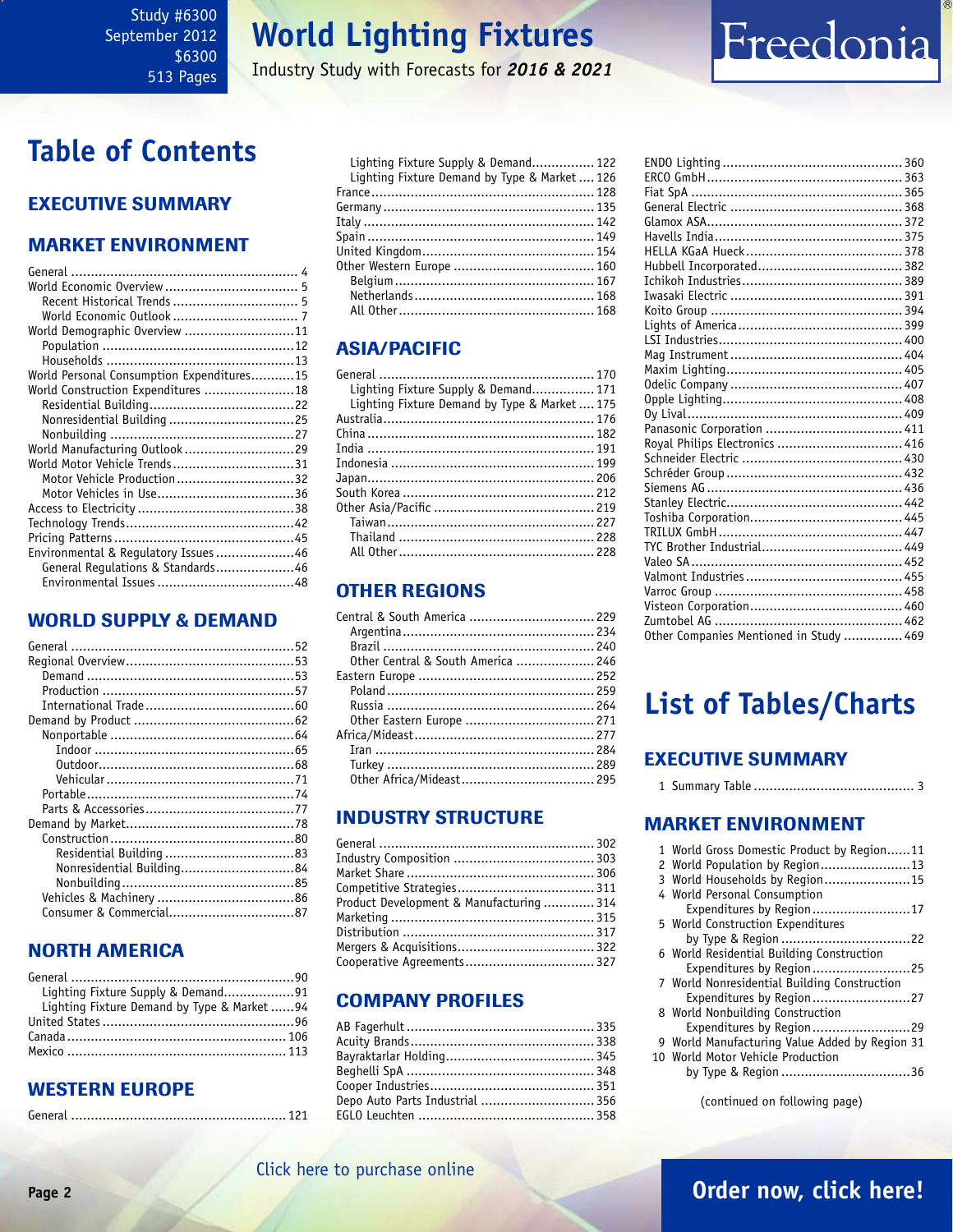### **World Lighting Fixtures**

Industry Study with Forecasts for *2016 & 2021*

### <span id="page-2-0"></span>**List of Tables/Charts**

(continued from previous page)

| 11 World Motor Vehicles in Use            |
|-------------------------------------------|
|                                           |
| Cht Percent of Population with Electrical |
| Power in Their Home, 201141               |
|                                           |

### WORLD SUPPLY & DEMAND

| 1 World Lighting Fixture Demand by Region55     |
|-------------------------------------------------|
| Cht World Lighting Fixture Demand               |
|                                                 |
| Cht Increase in Annual Lighting Fixture Demand  |
| from 2011 to 2016 by Region57                   |
| 2 World Lighting Fixture Shipments by Region.59 |
| Cht World Lighting Fixture Shipments            |
|                                                 |
| 3 World Lighting Fixture                        |
|                                                 |
| 4 World Lighting Fixture Demand by Product63    |
| Cht World Lighting Fixture Demand               |
|                                                 |
| 5 World Nonportable Lighting Fixture            |
| Demand by Product & Region 65                   |
| 6 World Indoor Lighting Fixture                 |
|                                                 |
| 7 World Outdoor Lighting Fixture                |
|                                                 |
| 8 World Vehicular Lighting Fixture              |
| Demand by Region74                              |
| 9 World Portable Lighting Fixture               |
|                                                 |
| 10 World Lighting Fixture Parts &               |
| Accessories Demand by Region 78                 |
| 11 World Lighting Fixture Demand by Market  79  |
| Cht World Lighting Fixture Demand               |
| by Market, 2011<br>. 80                         |
| 12 World Construction Lighting Fixture          |
| Demand by Application & Region82                |
| 13 World Vehicles & Machinery Lighting          |
| Fixture Demand by Region 87                     |
| 14 World Consumer & Commercial Lighting         |
| Fixture Demand by Region 89                     |
|                                                 |

### NORTH AMERICA

| 1 North America: Lighting Fixture               |
|-------------------------------------------------|
|                                                 |
| Cht North America: Lighting Fixture             |
| Demand by Country, 201194                       |
| 2 North America: Lighting Fixture               |
|                                                 |
| 3 United States: Lighting Fixture               |
| Supply & Demand  102                            |
| 4 United States: Lighting Fixture               |
| Demand by Product & Market 106                  |
| 5 Canada: Lighting Fixture Supply & Demand 111  |
| 6 Canada: Lighting Fixture Demand               |
| by Product & Market  113                        |
| 7 Mexico: Lighting Fixture Supply & Demand. 118 |
| 8 Mexico: Lighting Fixture Demand               |
| by Product & Market  120                        |

### WESTERN EUROPE

| 1 Western Europe: Lighting Fixture              |
|-------------------------------------------------|
| Supply & Demand  125                            |
| Cht Western Europe: Lighting Fixture            |
| Demand by Country, 2011 126                     |
| 2 Western Europe: Lighting Fixture              |
| Demand by Product & Market 128                  |
| 3 France: Lighting Fixture Supply & Demand. 132 |
| 4 France: Lighting Fixture Demand               |
| by Product & Market  135                        |
| 5 Germany: Lighting Fixture                     |
| Supply & Demand  140                            |
| 6 Germany: Lighting Fixture Demand              |
| by Product & Market  142                        |
| 7 Italy: Lighting Fixture Supply & Demand 146   |
| 8 Italy: Lighting Fixture Demand                |
| by Product & Market  148                        |
| 9 Spain: Lighting Fixture Supply & Demand  152  |
| 10 Spain: Lighting Fixture Demand               |
| by Product & Market  154                        |
| 11 United Kingdom: Lighting Fixture             |
| Supply & Demand 158                             |
| 12 United Kingdom: Lighting Fixture             |
| Demand by Product & Market 160                  |
| 13 Other Western Europe: Lighting               |
| Fixture Supply & Demand 164                     |
| 14 Other Western Europe: Lighting Fixture       |
| Demand by Product & Market 166                  |
| 15 Other Western Europe: Lighting               |
| Fixture Demand by Country  167                  |
|                                                 |

#### ASIA/PACIFIC

| 1 Asia/Pacific: Lighting Fixture               |
|------------------------------------------------|
| Supply & Demand  174                           |
| Cht Asia/Pacific: Lighting Fixture             |
| Demand by Country, 2011 175                    |
| 2 Asia/Pacific: Lighting Fixture Demand        |
| by Product & Market  176                       |
| 3 Australia: Lighting Fixture                  |
| Supply & Demand  180                           |
| 4 Australia: Lighting Fixture Demand           |
| by Product & Market  182                       |
| 5 China: Lighting Fixture Supply & Demand  188 |
| 6 China: Lighting Fixture Demand               |
| by Product & Market  191                       |
| 7 India: Lighting Fixture Supply & Demand 197  |
| 8 India: Lighting Fixture Demand               |
| by Product & Market  199                       |
| 9 Indonesia: Lighting Fixture                  |
| Supply & Demand  203                           |
| 10 Indonesia: Lighting Fixture Demand          |
| by Product & Market  205                       |
| 11 Japan: Lighting Fixture Supply & Demand210  |
| 12 Japan: Lighting Fixture Demand              |
| by Product & Market  212                       |
| 13 South Korea: Lighting Fixture               |
| Supply & Demand  216                           |
| 14 South Korea: Lighting Fixture               |
| Demand by Product & Market 219                 |
| 15 Other Asia/Pacific: Lighting Fixture        |
| Supply & Demand  224                           |
| 16 Other Asia/Pacific: Lighting Fixture        |
| Demand by Product & Market 226                 |

Freedonia

Demand by Country ............................ 227

17 Other Asia/Pacific: Lighting Fixture

| <b>OTHER REGIONS</b>                                                                  |  |
|---------------------------------------------------------------------------------------|--|
| Central & South America: Lighting<br>1                                                |  |
| Fixture Supply & Demand 232                                                           |  |
| Cht Central & South America: Lighting Fixture<br>Demand by Country, 2011 233          |  |
| 2 Central & South America: Lighting Fixture                                           |  |
| Demand by Product & Market 234                                                        |  |
| Argentina: Lighting Fixture<br>3                                                      |  |
| Supply & Demand  238<br>4 Argentina: Lighting Fixture Demand                          |  |
| by Product & Market  240                                                              |  |
| Brazil: Lighting Fixture Supply & Demand  244<br>5                                    |  |
| Brazil: Lighting Fixture Demand<br>6                                                  |  |
| by Product & Market  246<br>Other Central & South America: Lighting<br>7              |  |
| Fixture Supply & Demand 250                                                           |  |
| 8 Other Central & South America: Lighting                                             |  |
| Fixture Demand by Product & Market 252                                                |  |
| Eastern Europe: Lighting Fixture<br>9<br>Supply & Demand  256                         |  |
| Eastern Europe: Lighting Fixture<br>Cht                                               |  |
| Demand by Country, 2011 257                                                           |  |
| Eastern Europe: Lighting Fixture<br>10                                                |  |
| Demand by Product & Market 258<br>Poland: Lighting Fixture Supply & Demand. 262<br>11 |  |
| Poland: Lighting Fixture Demand<br>12                                                 |  |
| by Product & Market  264                                                              |  |
| Russia: Lighting Fixture Supply & Demand . 269<br>13                                  |  |
| Russia: Lighting Fixture Demand<br>14                                                 |  |
| by Product & Market  271<br>Other Eastern Europe: Lighting Fixture<br>15              |  |
| Supply & Demand  275                                                                  |  |
| Other Eastern Europe: Lighting Fixture<br>16                                          |  |
| Demand by Product & Market 277                                                        |  |
| 17 Africa/Mideast: Lighting Fixture<br>Supply & Demand  281                           |  |
| Cht Africa/Mideast: Lighting Fixture                                                  |  |
| Demand by Country, 2011 282                                                           |  |
| Africa/Mideast: Lighting Fixture<br>18                                                |  |
| Demand by Product & Market 283<br>Iran: Lighting Fixture Supply & Demand  287<br>19   |  |
| 20 Iran: Lighting Fixture Demand                                                      |  |
| by Product & Market  289                                                              |  |
| Turkey: Lighting Fixture Supply & Demand . 293<br>21                                  |  |
| Turkey: Lighting Fixture Demand<br>22                                                 |  |
| by Product & Market  295<br>Other Africa/Mideast: Lighting Fixture<br>23              |  |
| Supply & Demand  299                                                                  |  |
| 24 Other Africa/Mideast: Lighting Fixture                                             |  |
| Demand by Product, Market, & Country301                                               |  |

#### INDUSTRY STRUCTURE

- 1 World Lighting Fixture Sales for
- Selected Manufacturers, 2011............... 305
- Cht World Lighting Fixture Market Share, 2011 . 307
- 2 Selected Acquisitions & Divestitures ......... 325
- 3 Selected Cooperative Agreements ............. 330

### **Page 3 [Order now, click here!](#page-6-0)**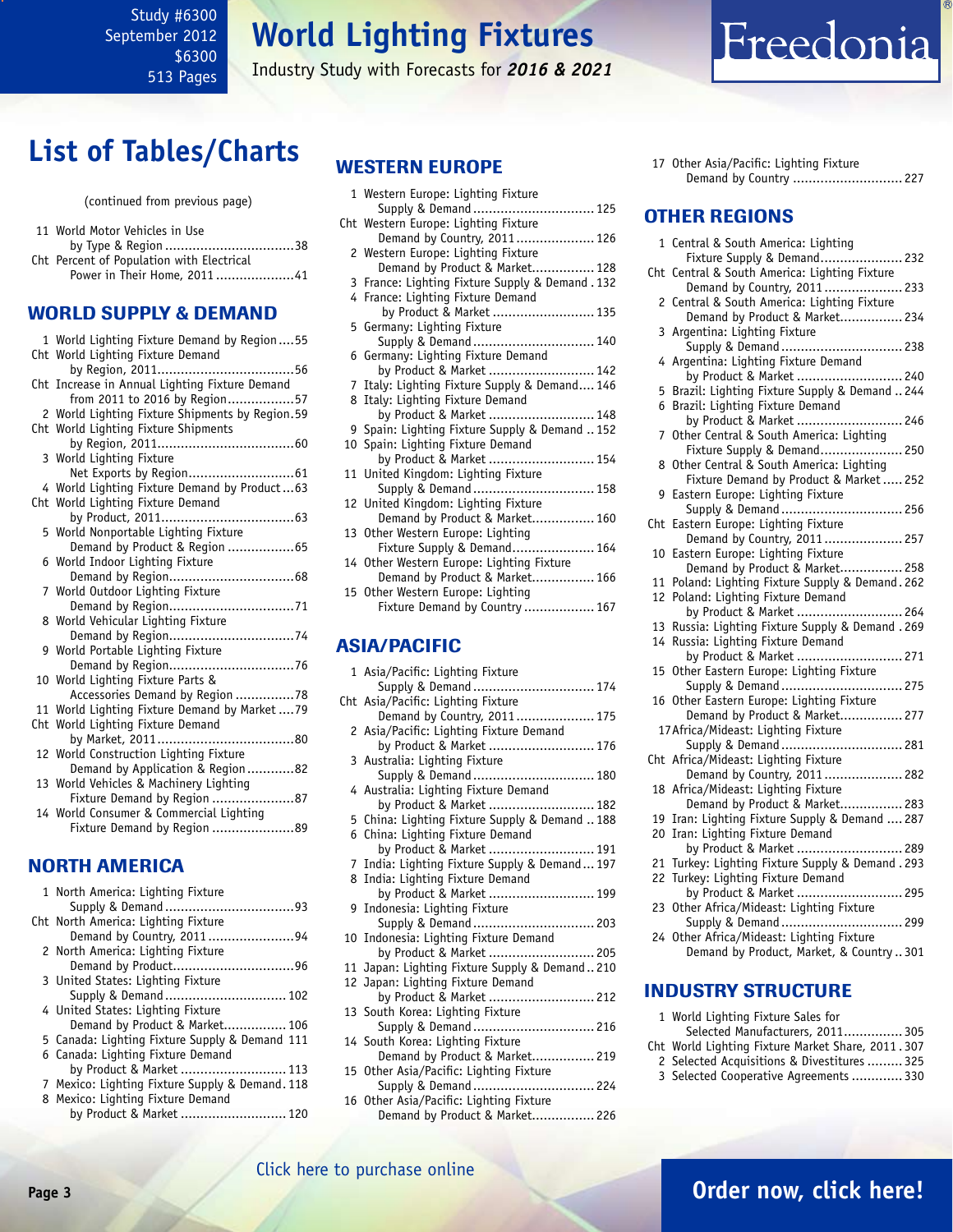### **World Lighting Fixtures**

Industry Study with Forecasts for *2016 & 2021*

# Freedonia

<span id="page-3-0"></span>*Sales will be driven mainly by an acceleration in motor vehicle output and building construction activity, as well as by higher-end fixtures designed for more effiecient light sources.*

### **World demand to rise 6.9% annually through 2016**

Global demand for lighting fixtures is projected to climb 6.9 percent annually through 2016 to \$153 billion. Product sales will be driven primarily by an acceleration in both motor vehicle output and building construction activity worldwide. Efforts to conserve energy and convert to more efficient light source technologies will also boost gains, particularly as sales of incandescent and other less efficient lamps are being phased out through much of the world. In many cases, the newer lighting technologies perform optimally in a new fixture designed specifically for their use, rather than in a retrofitted fixture. Increased use of these higher-end fixtures will also contribute to gains in value terms. In the developing world, ongoing efforts to modernize the building stock, coupled with increasing urbanization and rising per capita incomes, will further aid advances.

### **China to remain largest market, India to lead gains**

Through 2016, China alone will account for 36 percent of all additional demand, retaining its position as the largest national lighting fixture market. The US, the second largest market in 2011, will also post strong gains as the country rebounds from a reduced 2011 base. Through the forecast period, the US will itself account for 18 percent of additional global sales. However, sales gains are



expected to be the fastest in India, a developing market for lighting fixtures. Above average growth is also forecast in lower volume markets such as Argentina, Brazil, Indonesia, South Africa, and Vietnam.

Although increases will generally not be as robust, demand in established lighting fixture markets such as Western Europe and Japan will improve from reduced 2011 bases. The rate of growth through 2016 will be attributable in large part to a strong upturn in motor vehicle production after a period of decline. Sales of lighting fixtures in developed areas will also be spurred by improvements in economic activity, leading to a pickup in consumer spending and construction activity.

### **Nonportable lighting fixtures to grow the fastest**

Nonportable indoor lighting fixtures will record the fastest market gains of any major product segment through 2016, fueled by a recovery in residential construction spending from a reduced 2011 base and an acceleration in nonresidential building activity. Vehicular fixtures will expand at the next fastest rate, stimulated by increases in global motor vehicle production, including a recovery in key markets such as the US, Japan, and Western Europe where vehicle output had declined sharply in 2011.

Copyright 2012 The Freedonia Group, Inc.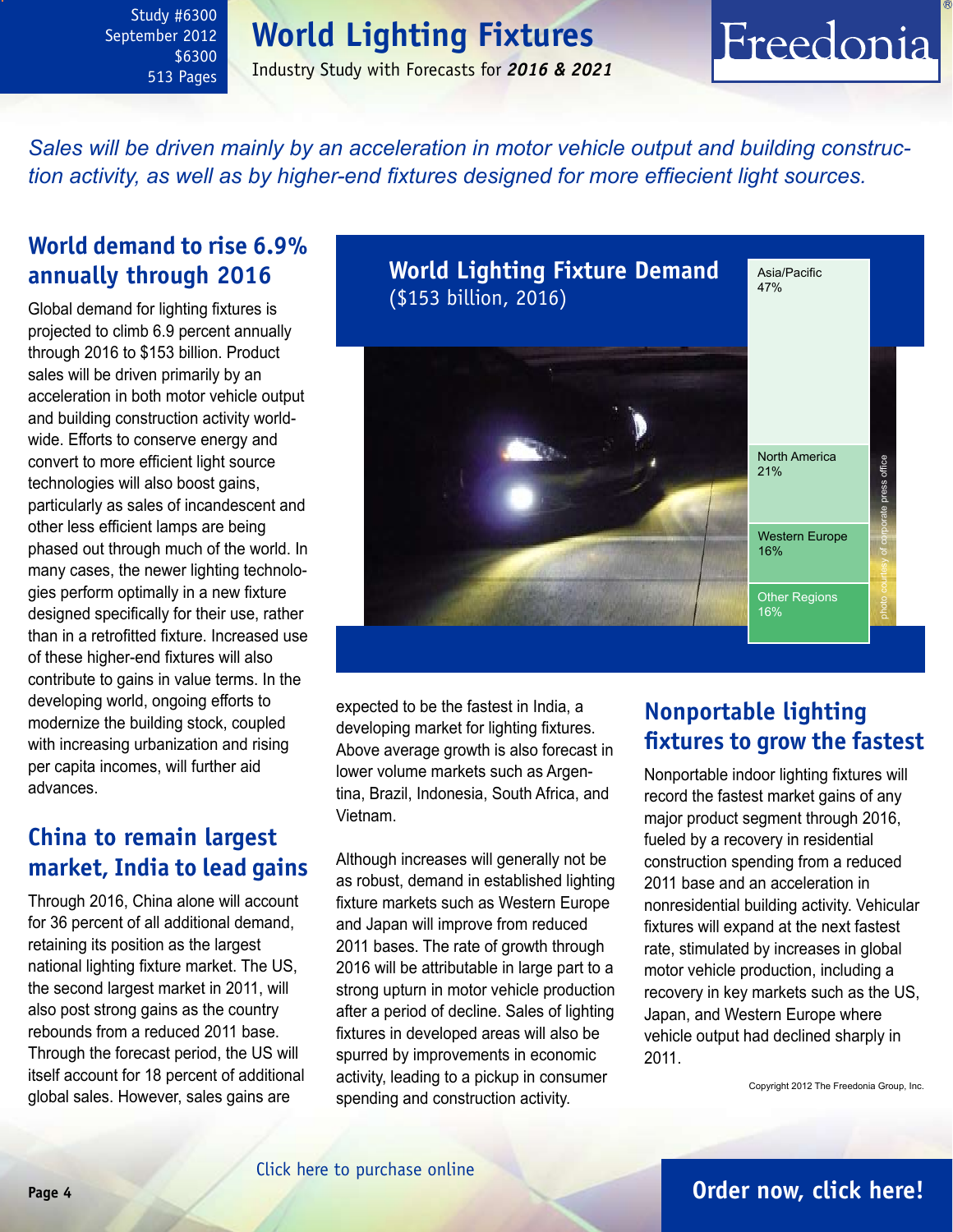### **World Lighting Fixtures**

Industry Study with Forecasts for *2016 & 2021*

### **Sample Text, Table & Chart**

<span id="page-4-0"></span>Study #6300 September 2012

> \$6300 513 Pages

#### **TABLE VI-6**

Freedonia

#### **CHINA: LIGHTING FIXTURE DEMAND BY PRODUCT & MARKET (million dollars)**

#### **asia/pacific**

#### **China: Lighting Fixture Demand by Type & Market**

In 2011, nonportable versions accounted for the largest lighting fixture demand by type in China, with  $80$  percent of  $\vert$  sales. Indoor in this segment, indoor lighting fixtures dominate, with 59 percent of nonportable sales. However, the vehicular lighting segment

### **sample text**

nge annual sales gains through 201 Portable in the vehicular lighting fixture segment d growth in local motor vehicle production. est motor vehicle manufacturer in of regional motor vehicle producti By 2011, the number of vehicles  $\ddot{\text{d}}$  mes the number produced in 200

the per capita vehicle penetration rate is still well below glob indicating high potential for growth going forward. The large expanding local motorcycle industry, which accounts for over of global production, is also key to vehicular lighting fixture

Among the markets, the construction market was the largest in 2011 with two-thirds of total sales. Within this market, the nonresidential component is the largest, owing to the major advances in nonresidential construction spending, coupled with the push for greater energy efficiency which has spurred outsized lighting fixture sales. However, the residential segment is expected to post more rapid sales gains through the forecast period, benefiting from continued growth in resi struction spending, as well as rising personal incomes and a modernizing homes in both urban and rural areas. Advances fixture sales in the nonbuilding construction market will be  $d$ the projects planned for the years between  $2011$  and  $2016$ , in extension of the highway system, railways, airports, and relations transportation infrastructure into the rural areas. Pending pro clude the construction of a new airport in Yantai, Shandong be completed in 2015), and dozens of new highways. Government plans



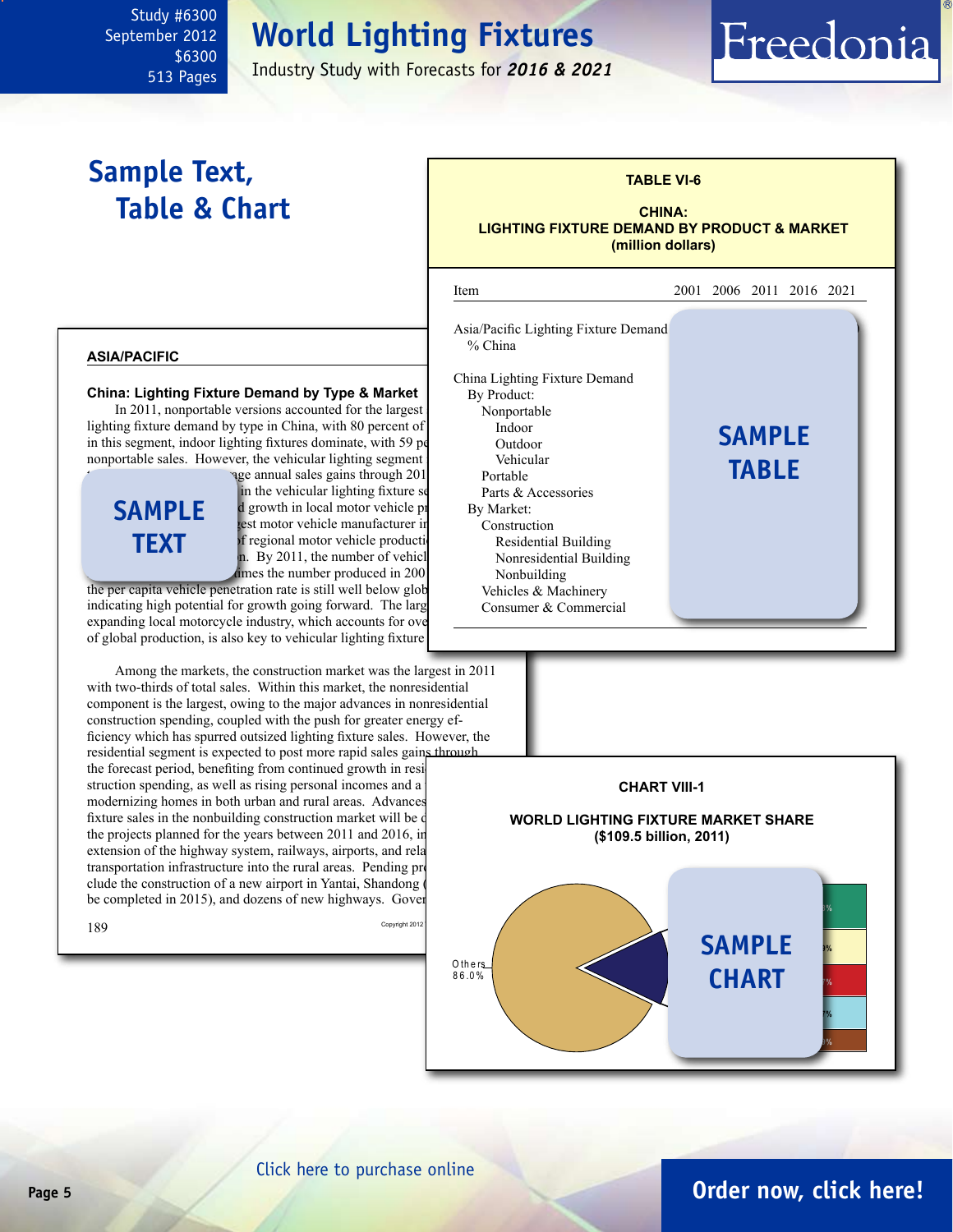### **World Lighting Fixtures**

Industry Study with Forecasts for *2016 & 2021*

### <span id="page-5-0"></span>**Sample Profile, Table & Forecast**

#### **COMPANY PROFILES**

|                      | <b>TRILUX GmbH &amp; Company KG</b> |
|----------------------|-------------------------------------|
| Heidestraße          |                                     |
| 59759 Arnsberg       |                                     |
| Germany              |                                     |
| 49-29-32-30-1        |                                     |
| http://www.tri       |                                     |
|                      |                                     |
| <b>Annual Sales:</b> | <b>SAMPLE</b>                       |
| Employment:          |                                     |
|                      | <b>PROFILE</b>                      |

| Item                                                  | 2001 |               | 2006 2011 2016 2021 |  |
|-------------------------------------------------------|------|---------------|---------------------|--|
| Gross Domestic Product (bil 2010\$)<br>per capita GDP |      |               |                     |  |
| Population (million persons)                          |      |               |                     |  |
| Personal Consumption Expend (bil 201                  |      |               |                     |  |
| Construction Expenditures (bil 2010\$)                |      | <b>SAMPLE</b> |                     |  |
| Motor Vehicle Production (000 units)                  |      | <b>TABLE</b>  |                     |  |
| \$lighting/000\$ GDP<br>\$ lighting/capita            |      |               |                     |  |
| Lighting Fixture Demand (mil \$)<br>net exports       |      |               |                     |  |
| Lighting Fixture Shipments (mil \$)                   |      |               |                     |  |

**TABLE VI-5**

Freedonia

applications;  $\epsilon$ 

Key Products: luminaires for interior, medical, and industrial

TRILUX is a producer of luminaires and other lighting products. The Company is privately held.

The Company is active in the world lighting fixtures industry via the manufacture of luminaires for interior, exterior, medical, and industrial applications. TRILUX's interior luminaires include downlight, spotlight, suspended, recessed, wall- ceiling-mounted, floor-standing, and impact-resistant types. These products can be used in educational establishments, retail stores, sports facilities, offices, airports, railway stations, and other commercial locations. Interior luminaires are sold through such product lines as ACURO, AMBIELLA, ATIRION, AURISTA, MERANO, NEXTREME, OLEVEON, PLENAR, POLARON, and STORA.

Among TRILUX's exterior luminaires are bollards, floodlights, spotlights, and post-top and in-ground lights for illuminating walkways, building facades, tunnels, streets, and highways. Exterior luminaires are sold through such product lines as BELISCO, ESTADIA, LATERNE,

447 Copyright 2012 The Freedonia Group, Inc.

"Demand for lighting fixtures in China is forecast to climb 11 percent annually through 2016 to \$39.0 billion. Expected sales growth of \$15.5 billion from 2011 to 2016 represents the greatest dollar gains of any national market. Advances will be fueled by healthy increases in construction expenditures as industrialization efforts continue. For example, the Chinese government plans to expand the size of the country's ..." --Section VI, pg. 184

### **Page 6 [Order now, click here!](#page-6-0)**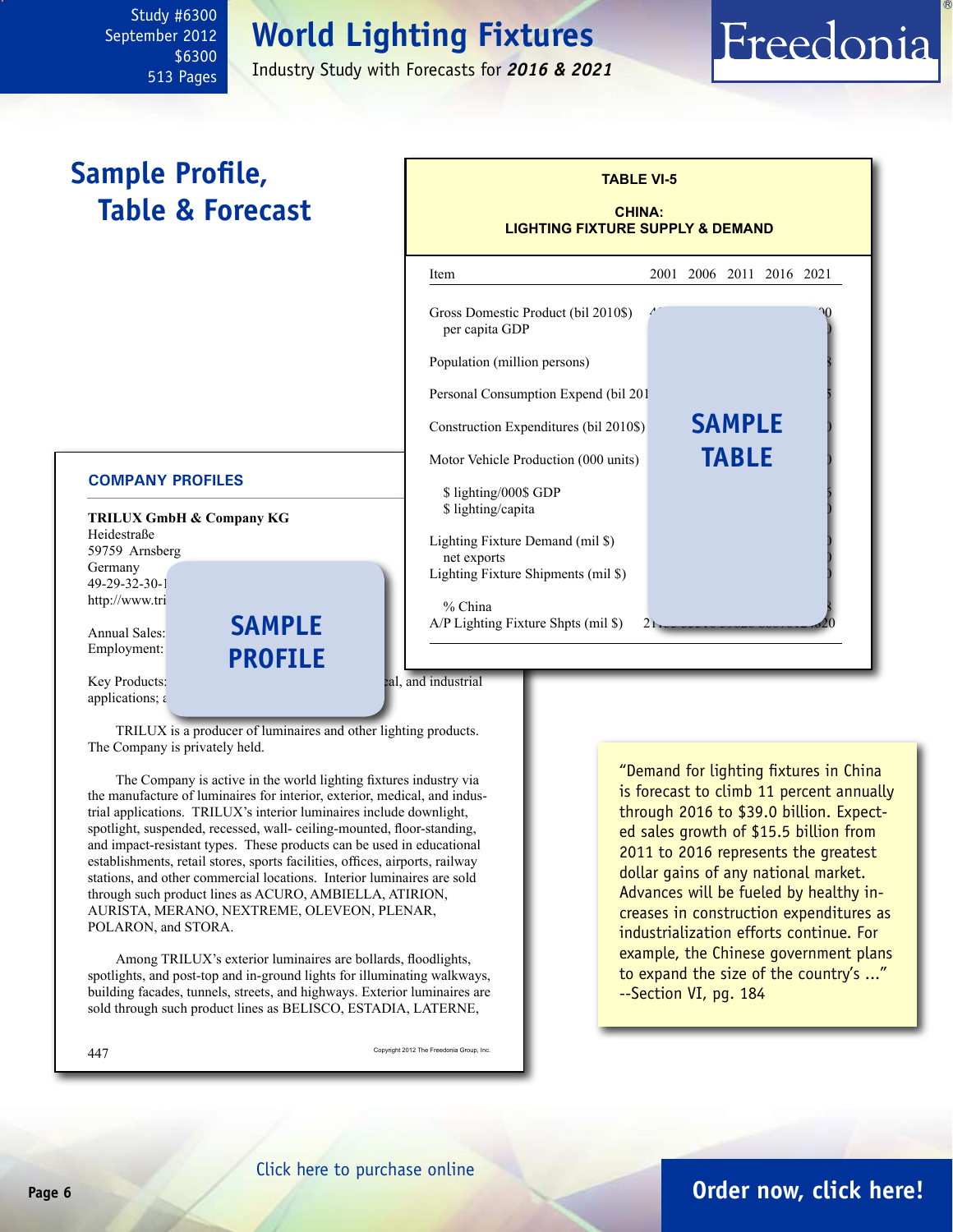### <span id="page-6-0"></span>**ORDER INFORMATION**

**Five Convenient Ways to Order**

INDUSTRY MARKET RESEARCH FOR BUSINESS LEADERS, STRATEGISTS, DECISION MAKERS

# Freedonia

**ONLINE: [www.freedoniagroup.com](http://www.freedoniagroup.com/DocumentDetails.aspx?Referrerid=FM-Bro&StudyID=2946)**

**MAIL: Print out and complete the order form and send to The Freedonia Group (see address at the bottom of this form)**

**PHONE: Call toll free, 800.927.5900 (US) or +1 440.684.9600**

**FAX: +1 440.646.0484 (US)**

**EMAIL: [info@freedoniagroup.com](mailto:info@freedoniagroup.com)**

#### **Free Handling & Shipping**

**There is NO charge for handling or UPS shipping in the US. Expect delivery in 3 to 5 business days. Outside the US, Freedonia provides free airmail service. Express delivery is available at cost.**

#### **Orders Outside of the US**

**Checks must be made payable in US funds, drawn against a US bank and mailed directly to The Freedonia Group. For wire transfers please contact our customer service department at info@ freedoniagroup.com. Credit cards accepted.**

#### **Credit Card Orders**

**For convenience, Freedonia accepts American Express, MasterCard or Visa. Credit card purchases must include account number, expiration date and authorized signature.**

#### **Save 15%**

**If you order three (3) different titles at the same time, you can receive a 15% discount. If your order is accompanied by a check or wire transfer, you may take a 5% cash discount (discounts do not apply to Corporate Use Licenses).**

#### **Corporate Use License**

**Now every decision maker in your organization can act on the key intelligence found in all Freedonia studies. For an additional \$2600, companies receive unlimited use of an electronic version (PDF) of the study. Place it on your intranet, e-mail it to coworkers around the world, or print it as many times as you like,** 

[Click here to learn more about](http://www.freedoniagroup.com/pdf/FreedoniaCULBro.pdf)  [the Corporate Use License](http://www.freedoniagroup.com/pdf/FreedoniaCULBro.pdf)

| <b>ORDER FORM</b><br>F-WEB.2946                                                                                                                                                                                                |                                                                          |
|--------------------------------------------------------------------------------------------------------------------------------------------------------------------------------------------------------------------------------|--------------------------------------------------------------------------|
|                                                                                                                                                                                                                                |                                                                          |
|                                                                                                                                                                                                                                |                                                                          |
| Corporate Use License (add to study price) *<br>$+$ \$2600<br>П                                                                                                                                                                |                                                                          |
| Additional Print Copies @ \$600 each *<br>Total (including selected option) \$____________                                                                                                                                     |                                                                          |
| □ Enclosed is my check (5% discount) drawn on a US bank and payable to<br>The Freedonia Group, Inc., in US funds (Ohio residents add 7.75% sales tax)                                                                          | Street <u>(No PO Box please)</u>                                         |
| □ Bill my company □ American Express □ MasterCard □ Visa                                                                                                                                                                       | City/State/Zip                                                           |
| MМ<br>YY                                                                                                                                                                                                                       |                                                                          |
| Credit Card #<br><b>Expiration Date</b>                                                                                                                                                                                        |                                                                          |
| Signature experience and the state of the state of the state of the state of the state of the state of the state of the state of the state of the state of the state of the state of the state of the state of the state of th | <b>Email According to the Community of Community Community Community</b> |

**\* Please check appropriate option and sign below to order an electronic version of the study.**

#### **Corporate Use License Agreement**

**The above captioned study may be stored on the company's intranet or shared directory, available to company employees. Copies of the study may be made, but the undersigned represents that distribution of the study will be limited to employees of the company.**

#### **Individual Use License Agreement**

**The undersigned hereby represents that the above captioned study will be used by only \_\_\_ individual(s) who are employees of the company and that the study will not be loaded on a network for multiple users. In the event that usage of the study changes, the Company will promptly notify Freedonia of such change and will pay to Freedonia the appropriate fee based on Freedonia's standard fee schedule then in effect. Note: Entire company corporate use license, add \$2600; one additional user, add \$600; two additional users, add \$1200; three additional users, add \$1800.**

**Signature Signature**

**The Freedonia Group, Inc. 767 Beta Drive • Cleveland, OH • 44143-2326 • USA • [Web site: www.freedoniagroup.com](http://www.freedoniagroup.com/Home.aspx?ReferrerId=FM-Bro) Tel US: 800.927.5900 or +1 440.684.9600 • Fax: +1 440.646.0484 • [e-mail: info@freedoniagroup.com](mailto:info@freedoniagroup.com)**